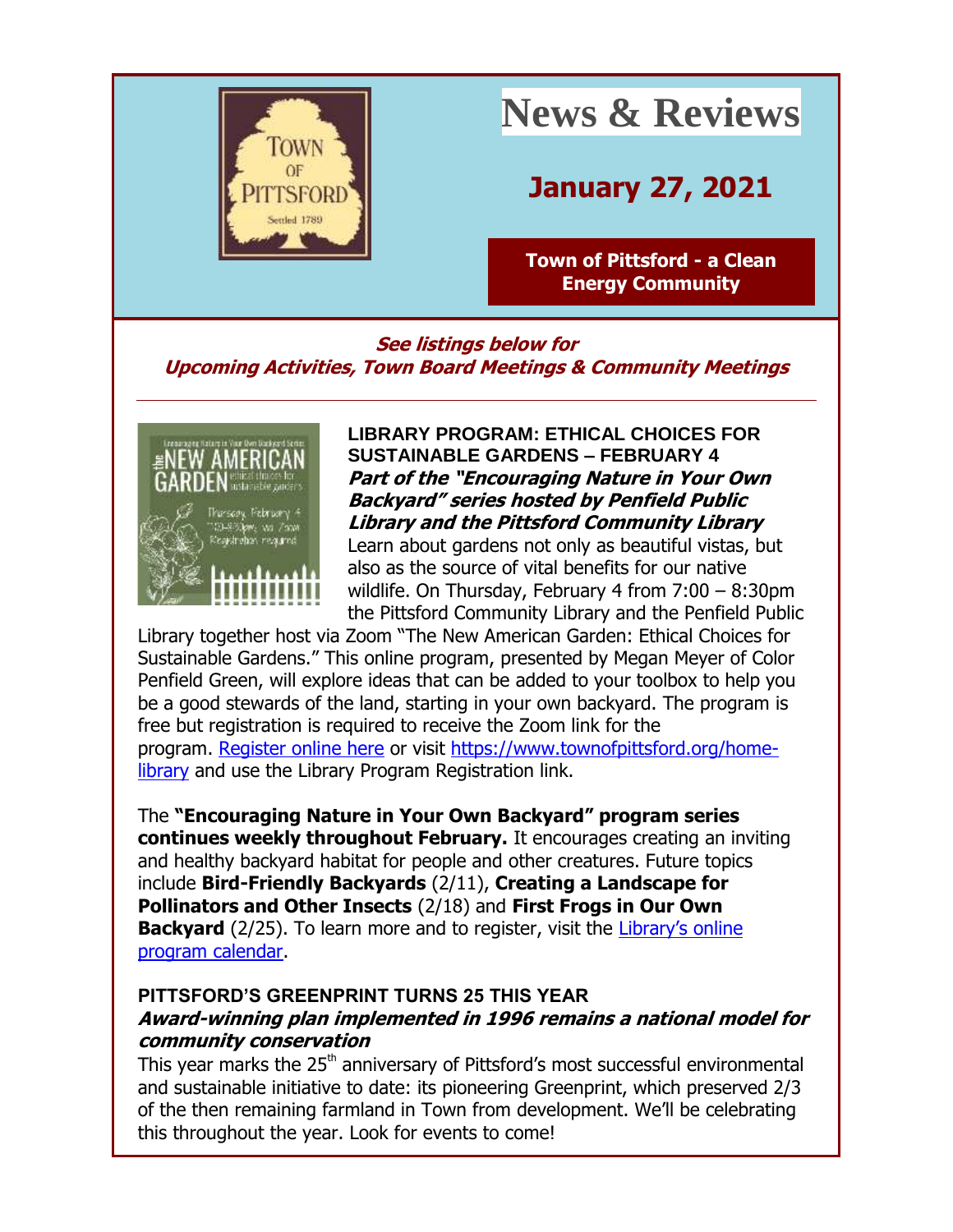# **VOLUNTEER BOARD OPENINGS - RESUMES ACCEPTED THROUGH 1/31**

The Town of Pittsford seeks applications from residents who are interested in serving on our volunteer boards. There are opportunities on:

- Assessment Review Board
- Design Review and Historic Preservation Board
- Environmental Advisory Board
- Parks and Recreation Advisory Board
- Planning Board
- Zoning Board of Appeals



Town volunteer boards assist with the various functions of Town government and in many cases make decisions affecting key issues of importance to Pittsford's success as a community.

Selection Process: once candidate resumes are received, they will be distributed equally among Town Board members, who will then, along with the corresponding board chair, interview interested candidates. Interview questions will be consistent among candidates and responses rated against the same criteria. The highestrated candidates will be selected; those not selected will be notified.

Any Pittsford resident with an interest in serving on one of the above volunteer boards should **send a resume for consideration by January 31** to:

Supervisor's Office, Town of Pittsford, 11 South Main Street, Pittsford, New York 14534 or [sreddick@townofpittsford.org.](mailto:sreddick@townofpittsford.org?subject=Town%20Volunteer%20Board%20application)

Please indicate in your submission what board would be of interest to you. For complete information about each board's responsibilities and board member term lengths, click this link to [Town citizen volunteer board information](http://r20.rs6.net/tn.jsp?f=001xsnCz-yFKusJR09aC2vtQSyNjdJQlCzg04sNNibsGzBOoadihDLLUG9o9HoCzKNpALufMTCkkH6Sw3US2AAMmQm0qasBshdTV4SPX1itYV3LPFTEgqhHzHdjq5qUv1va-YuohUKbHANxsvbs2LajopGoK6z9V3mHgri8e2oFUOI=&c=CBzpsg8PM0k1vNwE-vKAhZX5cgrrFRldkL38_We9tUABZOZvT6c42w==&ch=umqMH7X9GlveJr_i5AZq94dnsthTbh1x8iPTDkSQHy0lt4XLVxUbIQ==) or visit the "Volunteer Boards" link under the "Government" tab on the Town website at [www.townofpittsford.org.](http://r20.rs6.net/tn.jsp?f=001xsnCz-yFKusJR09aC2vtQSyNjdJQlCzg04sNNibsGzBOoadihDLLUKkWTv4qMU1E93IoaaGgdqDoMBF-tjO1ZK2VsBfEKF0DyPCuYCGEdo19NBtUQdxBoL6N-uyJcawbQOtsF4lOISESMUSh4BcxWV9991bayF_C&c=CBzpsg8PM0k1vNwE-vKAhZX5cgrrFRldkL38_We9tUABZOZvT6c42w==&ch=umqMH7X9GlveJr_i5AZq94dnsthTbh1x8iPTDkSQHy0lt4XLVxUbIQ==)

### **GRAB AND GO MEALS FOR SENIORS – PICK UP AT THE COMMUNITY CENTER**

We have a convenient pickup lunch program for seniors at the Spiegel Pittsford Community Center. A **"Grab and Go" meal** from the Monroe County Office of the Aging is offered on Wednesdays and Fridays at a suggested contribution of \$3.50 each. Meals are offered to anyone age 60 or over and must be reserved in advance; pick up is at the bus loop behind the Community Center. For more information, and to order, call our Senior Programs office at 248-6235.

#### **TOWN AND COUNTY 2021 PROPERTY TAX PAYMENTS DUE BY 2/10**

The interest-free Town and County 2021 property tax payment deadline is February 10; first installments or full payments of your Town and County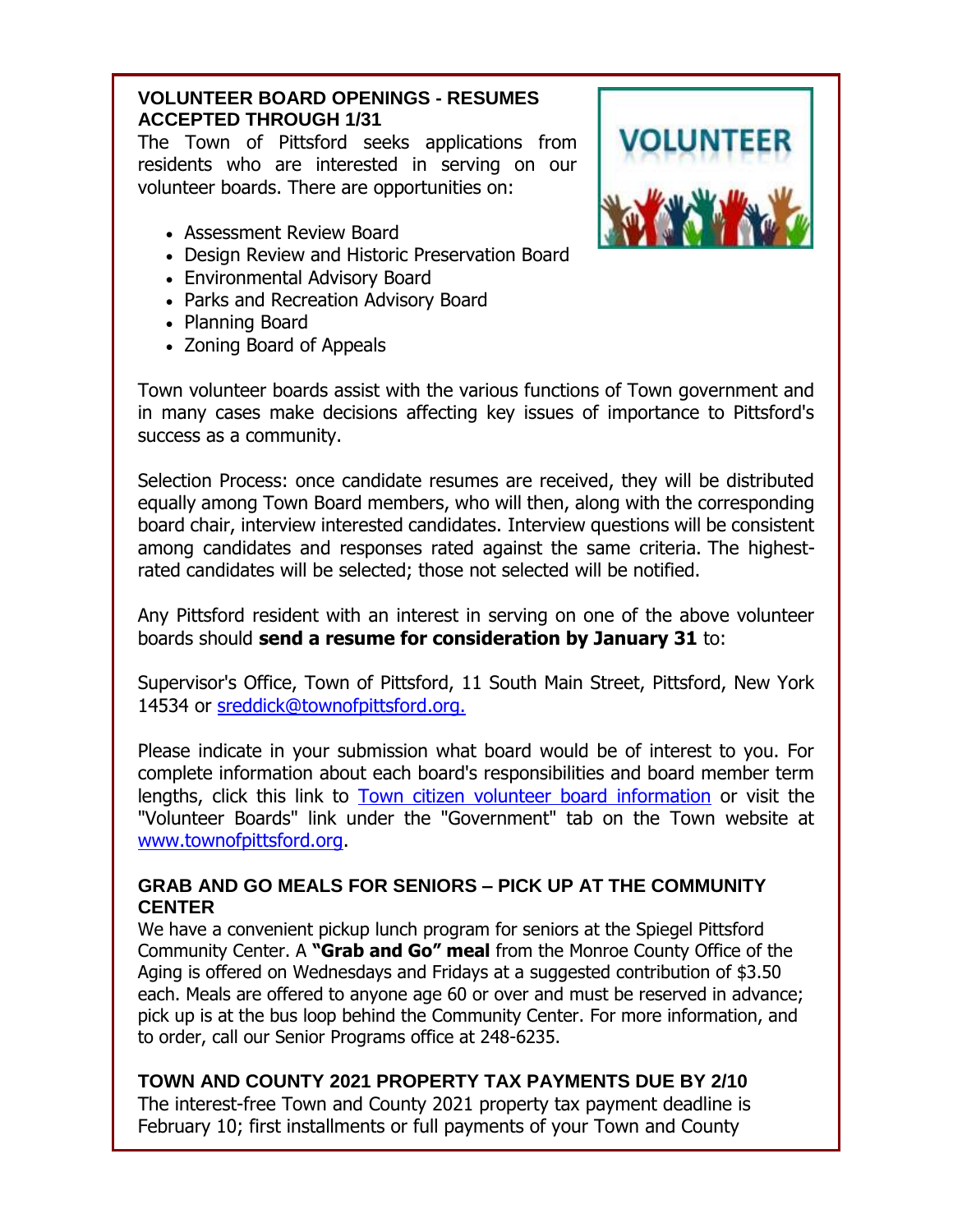property taxes are due at this time. Please be sure to read all of the instructions and information written on the back of your bill carefully. Payments will be accepted only by mail or mail slot at Pittsford Town Hall (11 South Main Street); mail slots are located at the back door or to the right of the front door. Payment stub (see page 2 of bill) must accompany payment. Please include a phone number on your check, if possible.

First installment payments and full payments also can be made at Canandaigua National Bank (18 State Street, Pittsford), through Wednesday, February 10 only. Payments can be made online via the Town's website, (which links to the Monroe County website) by February 10 using Visa or MasterCard only; please note there is a 2.75% service charge for online payments. [Click here to pay online.](http://r20.rs6.net/tn.jsp?f=001xsnCz-yFKusJR09aC2vtQSyNjdJQlCzg04sNNibsGzBOoadihDLLUBoOsK-1Cj3Rim2ntNRLoVN285bTDblaPHODABJerbeEOvBdRqljlRrtd6APkWtyj_7q1YmDPOIfNAtU9MfxFrei3kWBSH6ji715IZdnP_meTeYam8IO04PBIxdZfNM5dg==&c=CBzpsg8PM0k1vNwE-vKAhZX5cgrrFRldkL38_We9tUABZOZvT6c42w==&ch=umqMH7X9GlveJr_i5AZq94dnsthTbh1x8iPTDkSQHy0lt4XLVxUbIQ==)

It is also **strongly** advised that you do NOT pay by electronic check, as these payments do not receive a U.S. postmark and may arrive late.

**Please also note:** If you are paying your tax bill with an online bill pay (electronic banking) system through your bank, please be aware that your bank still generates and mails a paper check to the Town and it may take as long as two weeks or more to reach the Town offices. This type of mail does not receive a USPS postmark. Therefore, the Town can only consider your payment received on the date it is physically received in our office.

#### **UPDATE FROM NYSDOT ON STATE STREET BRIDGE CLOSURE**

Minor preparatory work to rehabilitate the NY-31 (State St) Bridge over the Erie Canal in the Village of Pittsford began last week by the NYS Department of Transportation. This work will be performed while the bridge is open to vehicular traffic with one sidewalk closed at a time. The bridge will be closed to vehicular and pedestrian traffic in March for up to six months as the contractor works to rehabilitate the steel floor system, replace the concrete bridge deck, paint the lower section, and improve approaches to meet Americans With Disabilities Act (ADA) standards.

Per the NYSDOT, the actual bridge closure date has not been set yet as the contractor is awaiting confirmation of the steel delivery date. Once that date is confirmed the DOT will establish a bridge closure date.

This work is required to avoid frequent closures for temporary repairs, imposing a posted weight restriction, or permanent closure to vehicular traffic. During construction, signed detours will be posted using I-490, NY-31F, NY-153, and NY-96. Recreational boating and the Erie Canal Heritage Trail below the bridge will remain open throughout the project.

Motorists will be kept informed with variable message signs and temporary work zone traffic control signs on site. Real-time traffic and construction updates can also be found by visiting [www.511ny.org.](http://r20.rs6.net/tn.jsp?f=001xsnCz-yFKusJR09aC2vtQSyNjdJQlCzg04sNNibsGzBOoadihDLLUIl4P67Z0bXc71k4npbOfRJBmH2x_f-GgWmaahRF4GEpssTTizRJlwD9Zq6JxhGJN2mBX7ymMSyIoQfLS9XakB0=&c=CBzpsg8PM0k1vNwE-vKAhZX5cgrrFRldkL38_We9tUABZOZvT6c42w==&ch=umqMH7X9GlveJr_i5AZq94dnsthTbh1x8iPTDkSQHy0lt4XLVxUbIQ==)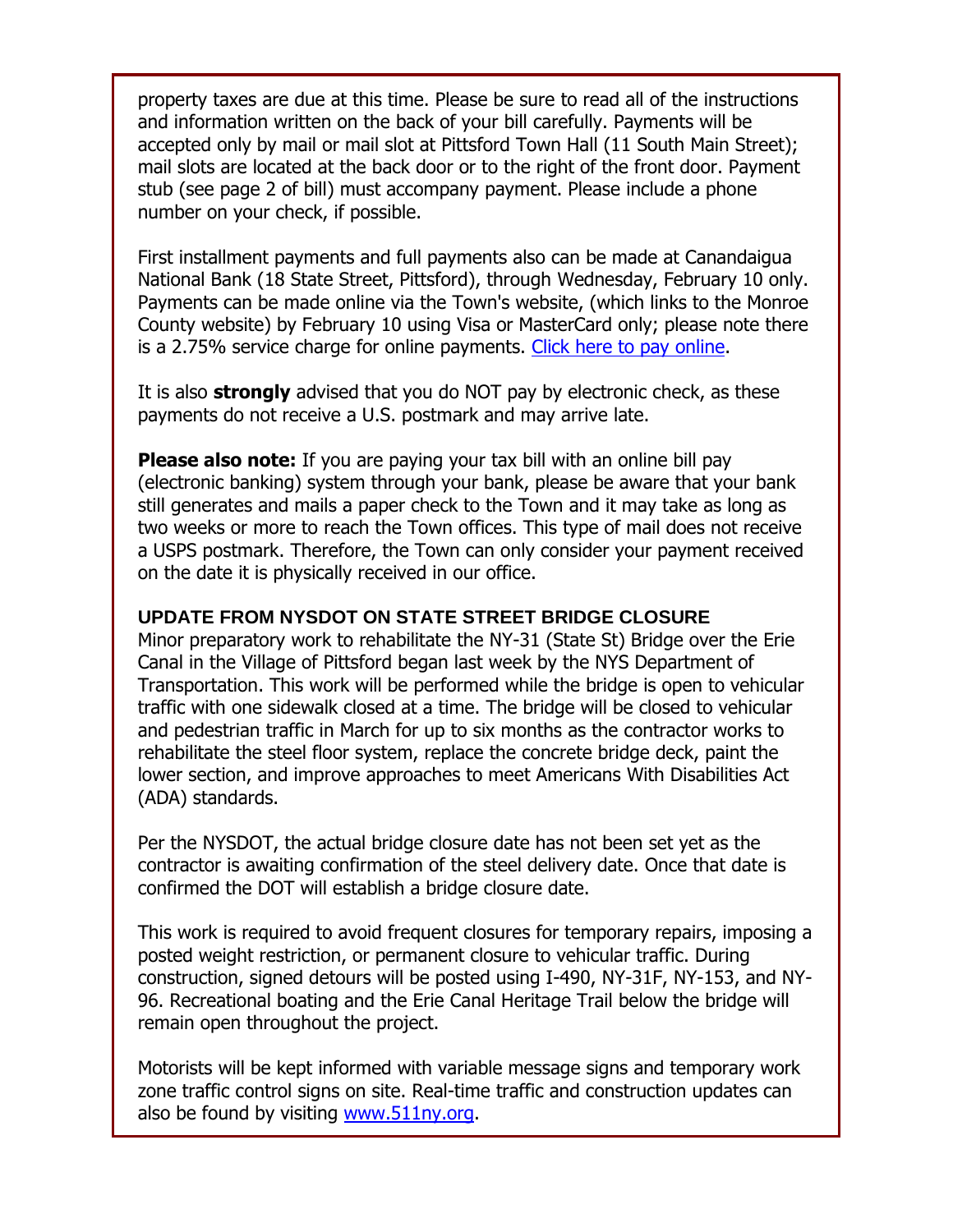**ONLINE BALANCE CLASS FOR SENIORS, 1st THREE MONDAYS EACH MONTH** Seniors – here's one way to stay active until we can welcome you back: our free online Balance class! It's a great way to help improve strength, mobility and balance, which can help you stay active and prevent falls. Class is held on Zoom from 1:15 -2:00pm on the first three Mondays of each month. **The next class is this Monday, February 1.** To register, and for more information, call our Senior Programs office at (585) 248-6235.

#### **PLEASE HELP KEEP FIRE HYDRANTS CLEAR THIS WINTER – EVERY SECOND COUNTS IN AN EMERGENCY**

Property owners, home owners and snow removal operators are asked to be aware of neighborhood fire hydrant locations and to assist in keeping snow away from hydrants to maintain a 3-foot clearing around them. If you can do so, clearing a path from the hydrant to the street is also very helpful. In an emergency, every second counts and a clear path to a fire hydrant is critical - please help our emergency responders keep our community safe!



#### **CHRISTMAS TREE RECYCLING PICK UP ENDS THIS WEEK**

You can be green even in the winter - recycle your Christmas tree! Town of Pittsford crews will pick up trees placed curbside as long as all plastic bagging and all decorations are removed. **Christmas trees are picked up, weather permitting, through the end of January.** Christmas trees also may be dropped off

at the Highway Garage, 60 Golf Avenue, from 7:00am until dark, Monday through Saturday. All trees gathered will be chipped and reused as mulch. The mulch will be available in the spring free to residents in the spring at the East Street storage site located just before the gate to the Town Parks Department office building (enter at 34 East Street).

# **ELDERBERRY EXPRESS TRANSPORTATION SERVICES HIRES NEW STAFF**

Two new staff members have been hired to schedule rides for Elderberry Express: Suzanne Lee and Susan Smith. They are happy to help arrange trips to the doctor or to the grocery store for our Pittsford seniors. Welcome, Suzanne and Susan!

The Elderberry Express is a free transportation service for Pittsford residents age 65 and older. Staff members will be in the office  $9:00$  am  $-12$  noon Monday through Friday to take calls. To schedule, call **248-6237** during this time, or leave a message. Elderberry Express offers this ride service to help our seniors remain independent and in their homes, even if they no longer can drive.

# **Service is currently limited to medical appointments & grocery trips.**

The Elderberry Express resumed some transportation services as of January 4. At this time, only requests for medical appointments and grocery store trips can be accommodated. All COVID-19 precautions will be followed; drivers and passengers will be required to wear a mask. **Services must be scheduled at least two days**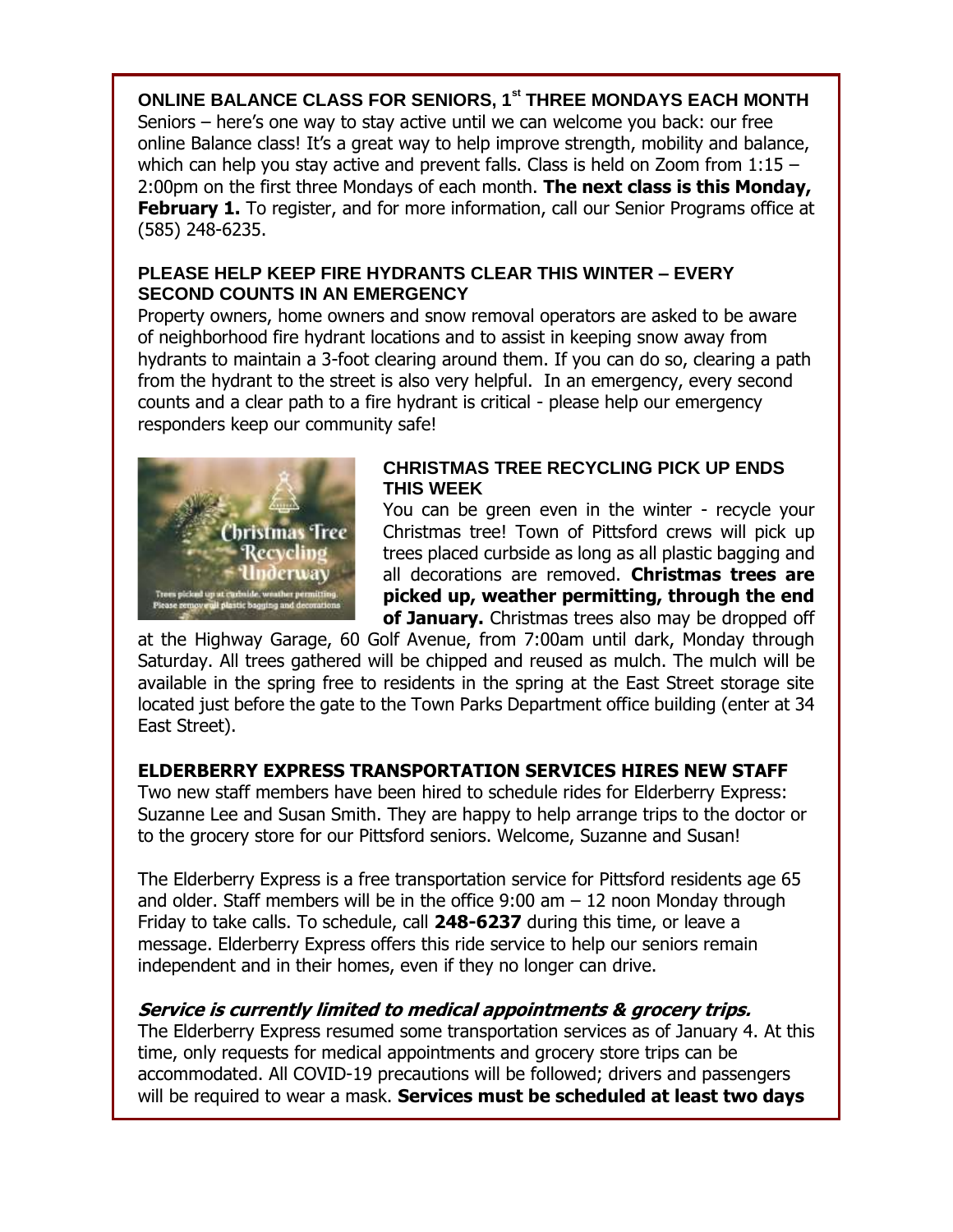**in advance to ensure driver availability;** Monday appointments must be scheduled by the prior Thursday.

For more information visit [www.townofpittsford.org/elderberry-express.](http://r20.rs6.net/tn.jsp?f=001xsnCz-yFKusJR09aC2vtQSyNjdJQlCzg04sNNibsGzBOoadihDLLUIl4P67Z0bXc5nTkL9hCdcp2O3HdK3xPaWea3rVeBU4HpkCH4JCVb_ZhPxbio1QxW_pp6pnGd_oTucPUGPPbEGxj_k1XZPjgfb32fkdniuzf-CsSb5Zw_TUwHRag7LRVig==&c=CBzpsg8PM0k1vNwE-vKAhZX5cgrrFRldkL38_We9tUABZOZvT6c42w==&ch=umqMH7X9GlveJr_i5AZq94dnsthTbh1x8iPTDkSQHy0lt4XLVxUbIQ==) Seniors can also stop by or call the Elderberry Express office, located in the Senior Programs Office at the Spiegel Pittsford Community Center, 35 Lincoln Avenue, telephone 248- 6237.

### **PTSA HONORARY LIFE MEMBERSHIP AWARD NOMINATIONS DUE FEBRUARY 12**

The deadline for nominations for the Pittsford Central School District PTSA Honorary Life Membership Award is February 12. The award is given annually to community members who go above and beyond work or volunteer expectations in service to Pittsford's youth. It is a chance to recognize those who make our community a better place for our children - that special teacher or school counselor, the librarian who created a special program to reach reluctant readers, the coach who encourages more than just a kid's athletic skills. The award honors those who have outstanding personal qualities, thereby serving as a role model for youth, and have shown continued availability and willingness to serve, directly or in an administrative capacity, the needs of youth over an extended period of time. Nominees do not have to be PTSA members nor Pittsford Central School District employees.

To learn more or to make a nomination, visit the PTSA Honorary Life Membership Award webpage [https://www.pittsfordptsa.net/lifemembershipaward.](http://r20.rs6.net/tn.jsp?f=001xsnCz-yFKusJR09aC2vtQSyNjdJQlCzg04sNNibsGzBOoadihDLLUJvR99m8ByhDI5ROeq4EQLhYo8F6AqNnoYWCL9Zvto7UJe54oLErYwDtwLQlVdMUlk34l8LTnM65hDZbOn2bcv2tz9FHJXSjuSgtv74AtiIQiYQAUH42mu9KfPt7iCpClw==&c=CBzpsg8PM0k1vNwE-vKAhZX5cgrrFRldkL38_We9tUABZOZvT6c42w==&ch=umqMH7X9GlveJr_i5AZq94dnsthTbh1x8iPTDkSQHy0lt4XLVxUbIQ==) Preliminary nominations are due by February 12. Award recipients will be honored in a special ceremony on Tuesday, April 27 at 7:00 p.m.

# **REMINDERS**

# **THEMED HALLWAY BOOK SALES UNDERWAY AT THE LIBRARY New theme begins each Thursday – Non Fiction & Humor begins tomorrow, Collectibles & Adult/Juvenile next week**

The Friends of the Pittsford Library is now featuring a bookshelf of rotating book categories during its ongoing hallway sale. This bookshelf will be updated each Thursday and feature a different theme each week. Collectible books also will be offered occasionally. Stop by and peruse – you may find just what you're looking for and your purchase will support the Pittsford Community Library's programs and services!

**Theme Schedule (new themes are stocked each Thursday):** January 21– 27: Local and Art & Architecture January 28 – February 3: Non Fiction and Humor February 4 – 10: Collectibles & Adult/Juvenile February  $11 - 17$ : Cooking and Romance February  $18 - 24$ : Religion and Inspiration February 25 – March 3: Science/Math and Photography March 4 – 10: Baseball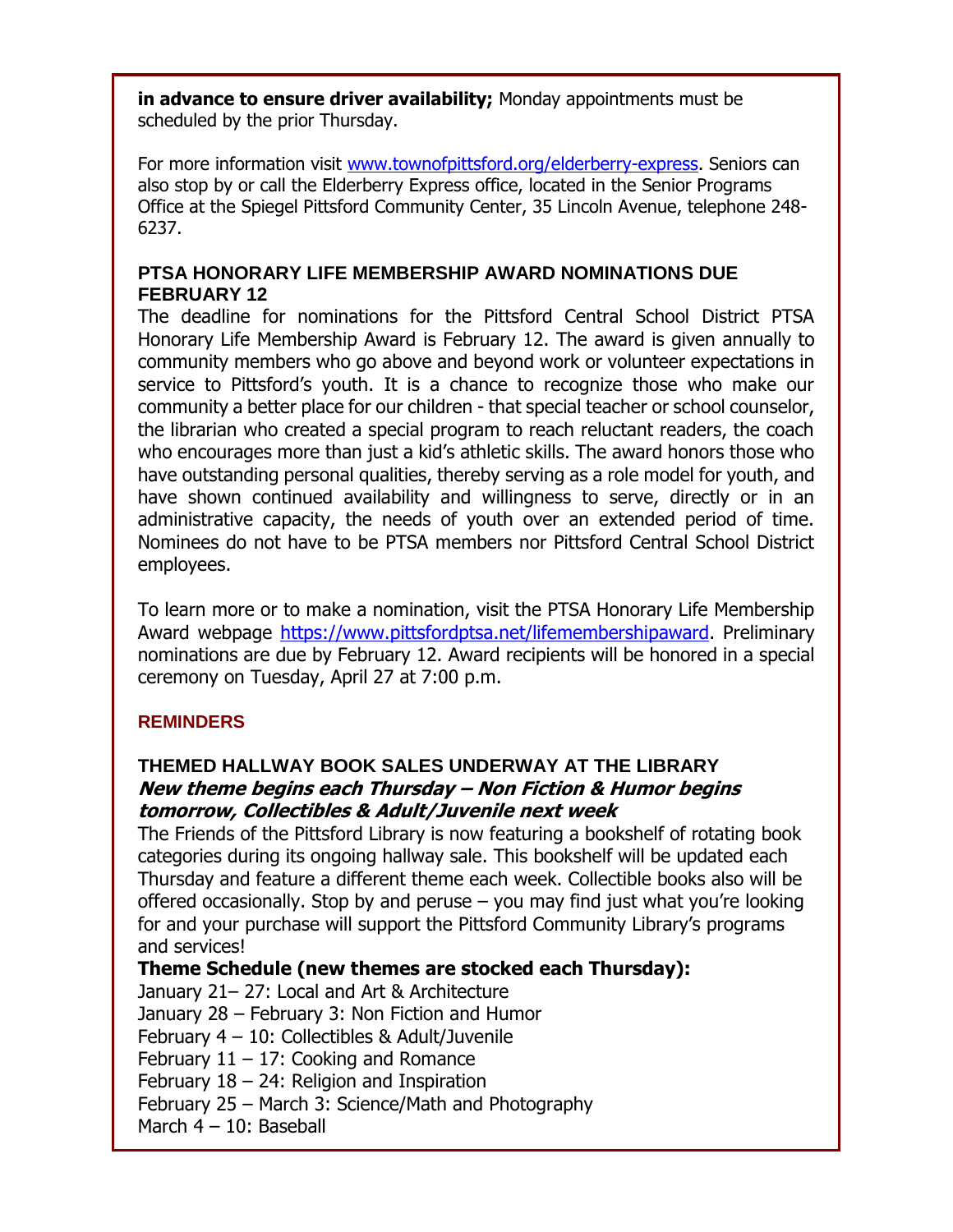March  $11 - 18$ : Gardening and Nature/Pets The Pittsford Community Library is located 24 State Street. Please note face coverings and appropriate physical distancing are required in the Library. For current Library hours, visit the Library web page at [https://www.townofpittsford.org/home-library.](http://https/www.townofpittsford.org/home-library)

### **SEASONAL PARKING RESTRICTIONS IN EFFECT THROUGH APRIL 1, 2021**

In order to facilitate snow removal, Town of Pittsford seasonal parking restrictions are currently in effect through April 1, 2021. Parking of any vehicle on public roads - including state highways and on the shoulder of all roads - is prohibited each year from November 15 through April 1 in all areas within the Town and outside of the Village. During this time, please don't park on or along public roads outside of the Village. Please note violators may be ticketed or towed.

When the snow flies, we need roadsides clear of vehicles so our plows can get through. This is especially true in neighborhoods, where the streets are narrower. Vehicles parked along the roadside can hinder plows accessing your neighborhood. Please help us keep our streets safe and accessible!

#### **ASL INTERPRETER ALWAYS AVAILABLE AT TOWN BOARD MEETINGS**

The Town of Pittsford has an American Sign Language interpreter available at every Pittsford Town Board meeting, to interpret for those who need this service. Those who can't attend a Town Board meeting in person but are planning to watch the meeting's live stream can confirm their need for the interpreter by emailing [comments@townofpittsford.org.](mailto:comments@townofpittsford.org?subject=ASL%20interperter%20request%20for%20Town%20Board%20meeting) Requests can be made in advance or can be emailed through the first ten minutes of the meeting. An on-demand Town Board meeting video with closed captioning will be available within 48 hours of the meeting; visit [www.townofpittsford.org/home-channel12](http://r20.rs6.net/tn.jsp?f=001xsnCz-yFKusJR09aC2vtQSyNjdJQlCzg04sNNibsGzBOoadihDLLUNLX-vPLa71F8DCOLfVeXuFRnfSAF8BOFN6PMUT5UKlsDmXiOT9_FPLewwlgnGNmZdjzZY3f-Es87RiOF4DPtI-iAQw3EXvWw_Hgv92ZLrKKlCiEThxoYyQ=&c=CBzpsg8PM0k1vNwE-vKAhZX5cgrrFRldkL38_We9tUABZOZvT6c42w==&ch=umqMH7X9GlveJr_i5AZq94dnsthTbh1x8iPTDkSQHy0lt4XLVxUbIQ==) and use the On-Demand links to view previously recorded meetings.

#### **UPCOMING COMMUNITY ACTIVITIES IN PITTSFORD**

- [Indigenous History of Pittsford](http://r20.rs6.net/tn.jsp?f=001xsnCz-yFKusJR09aC2vtQSyNjdJQlCzg04sNNibsGzBOoadihDLLUCrgFPXgFEWXKOw37lzRZS6lDmFrZ8U--PRvF4btj4GfWl4RjxU1hBW4qK6ijrSoRDtUNtayw22j-JuuIkiPJtimIVRODUN_PRQPTRfpgrLO&c=CBzpsg8PM0k1vNwE-vKAhZX5cgrrFRldkL38_We9tUABZOZvT6c42w==&ch=umqMH7X9GlveJr_i5AZq94dnsthTbh1x8iPTDkSQHy0lt4XLVxUbIQ==) online program with Michael Galban of Ganondagan, Tuesday, 2/2 - registrations have reached capacity, a second session is being planned, visit [www.historicpittsford.com](http://r20.rs6.net/tn.jsp?f=001xsnCz-yFKusJR09aC2vtQSyNjdJQlCzg04sNNibsGzBOoadihDLLUCrgFPXgFEWXKOw37lzRZS6lDmFrZ8U--PRvF4btj4GfWl4RjxU1hBW4qK6ijrSoRDtUNtayw22j-JuuIkiPJtimIVRODUN_PRQPTRfpgrLO&c=CBzpsg8PM0k1vNwE-vKAhZX5cgrrFRldkL38_We9tUABZOZvT6c42w==&ch=umqMH7X9GlveJr_i5AZq94dnsthTbh1x8iPTDkSQHy0lt4XLVxUbIQ==) for updated information
- [Pittsford Rotary Food Drive,](http://r20.rs6.net/tn.jsp?f=001xsnCz-yFKusJR09aC2vtQSyNjdJQlCzg04sNNibsGzBOoadihDLLUH8Np10RX2JrbPSWPUzQCl_od3aP339AVlsHSbyyT51pj-uIY1U39sVgS-Rys4KXeqOjmnbxPMq1cDRRiWQUr_99vaKnNaX3IdsDQrdplhP3Sx8GAgvkLBGCxWT8y849bsrf3SM6HArm_TsOWq76R360lB42AB3W5grgn8qKaFxR&c=CBzpsg8PM0k1vNwE-vKAhZX5cgrrFRldkL38_We9tUABZOZvT6c42w==&ch=umqMH7X9GlveJr_i5AZq94dnsthTbh1x8iPTDkSQHy0lt4XLVxUbIQ==) Saturday, 2/6, 9:00am 12noon, Spiegel Pittsford Community Center, 35 Lincoln Avenue; canned and other packaged goods needed for Children Awaiting Parents (pasta, sauce, canned fruits & vegetables) and Pittsford Food Cupboard (see [list of Food](http://r20.rs6.net/tn.jsp?f=001xsnCz-yFKusJR09aC2vtQSyNjdJQlCzg04sNNibsGzBOoadihDLLUNJQZ9xWyr5XoFTDRuDBPiyTIqYqppNuTi8lCVnYrzgM3vUa3egXUL622te37D2EqIttuRnR_Sd036TyUwIAZPTLqwyeLJWX2d4QvwyHjO2B07VTkVCqaHuHmtjR2INcwzinXtTix19-&c=CBzpsg8PM0k1vNwE-vKAhZX5cgrrFRldkL38_We9tUABZOZvT6c42w==&ch=umqMH7X9GlveJr_i5AZq94dnsthTbh1x8iPTDkSQHy0lt4XLVxUbIQ==)  [Cupboard needs here\)](http://r20.rs6.net/tn.jsp?f=001xsnCz-yFKusJR09aC2vtQSyNjdJQlCzg04sNNibsGzBOoadihDLLUNJQZ9xWyr5XoFTDRuDBPiyTIqYqppNuTi8lCVnYrzgM3vUa3egXUL622te37D2EqIttuRnR_Sd036TyUwIAZPTLqwyeLJWX2d4QvwyHjO2B07VTkVCqaHuHmtjR2INcwzinXtTix19-&c=CBzpsg8PM0k1vNwE-vKAhZX5cgrrFRldkL38_We9tUABZOZvT6c42w==&ch=umqMH7X9GlveJr_i5AZq94dnsthTbh1x8iPTDkSQHy0lt4XLVxUbIQ==)
- **Supervisor Saturday with Bill Smith** join the conversation with Town Supervisor Bill Smith at this casual open house, topics of discussion based upon attendee interest; Saturday, 2/13, 9:00 - 10:00am, Fisher Meeting Room (first floor), Pittsford Community Library, 24 State Street. Please note participants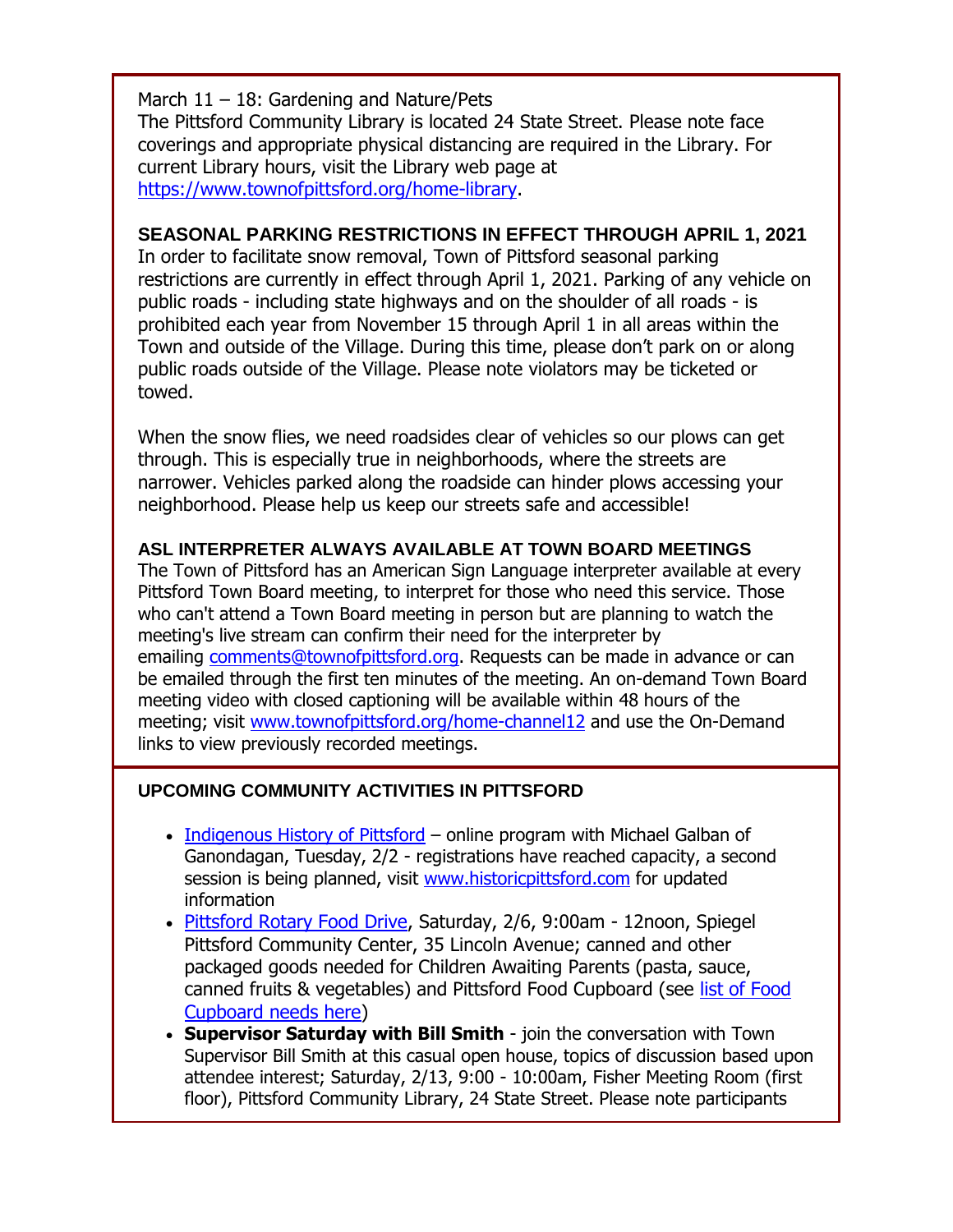will be expected to wear a face covering and follow appropriate health and physical distancing guidelines.

#### **TOWN OF PITTSFORD BOARD MEETINGS**

- **Environmental Board**, Monday, 2/1, 7:00pm, ONLINE ACCESS via Zoom video conferencing; information for accessing and viewing the meeting can be found on page 2 of the meeting agenda; the meeting agenda is posted at least two days prior to the meeting on the Town website here: [www.townofpittsford.org/home-minutes](http://r20.rs6.net/tn.jsp?f=001xsnCz-yFKusJR09aC2vtQSyNjdJQlCzg04sNNibsGzBOoadihDLLUIqdeIvTGlGPRU2SeTGuHjMDxS0OFVgXdQ3iGraSmZ1L9N4irU7-23W0Lg-nfJ4O4qfbJZohVcVCzu1QAeQc9jdahNZ6sqItV8JNv4SLJTziv2gSUtcB7UQ=&c=CBzpsg8PM0k1vNwE-vKAhZX5cgrrFRldkL38_We9tUABZOZvT6c42w==&ch=umqMH7X9GlveJr_i5AZq94dnsthTbh1x8iPTDkSQHy0lt4XLVxUbIQ==)
- **Town Board**, Tuesday, 2/2, 6:00pm, ASL interpretation provided, ONLINE ACCESS via Zoom video conferencing; information for accessing and viewing the meeting can be found on page 2 of the meeting agenda; the meeting agenda is posted at least two days prior to the meeting on the Town website here: [www.townofpittsford.org/home-minutes](http://r20.rs6.net/tn.jsp?f=001xsnCz-yFKusJR09aC2vtQSyNjdJQlCzg04sNNibsGzBOoadihDLLUIqdeIvTGlGPRU2SeTGuHjMDxS0OFVgXdQ3iGraSmZ1L9N4irU7-23W0Lg-nfJ4O4qfbJZohVcVCzu1QAeQc9jdahNZ6sqItV8JNv4SLJTziv2gSUtcB7UQ=&c=CBzpsg8PM0k1vNwE-vKAhZX5cgrrFRldkL38_We9tUABZOZvT6c42w==&ch=umqMH7X9GlveJr_i5AZq94dnsthTbh1x8iPTDkSQHy0lt4XLVxUbIQ==)

### **COMMUNITY MEETINGS CALENDAR**

- **Supervisor Saturday with Bill Smith** join the conversation with Town Supervisor Bill Smith at this casual open house, topics of discussion based upon attendee interest; Saturday, 2/13, 9:00 - 10:00am, Fisher Meeting Room (first floor), Pittsford Community Library, 24 State Street. Please note participants will be expected to wear a face covering and follow appropriate health and physical distancing guidelines.
- [American Legion Rayson-Miller Post 899](http://r20.rs6.net/tn.jsp?f=001xsnCz-yFKusJR09aC2vtQSyNjdJQlCzg04sNNibsGzBOoadihDLLUNbiqVeAEOSiHjaESsQnn6qCkzLBLuhfTiKBWwWcE9Gw6iI1jd0tA4IEqg94w9oxBFyEn1DEp9Cy7bmMfECN3d0dXzYS8440ueWHDcwRvWC1&c=CBzpsg8PM0k1vNwE-vKAhZX5cgrrFRldkL38_We9tUABZOZvT6c42w==&ch=umqMH7X9GlveJr_i5AZq94dnsthTbh1x8iPTDkSQHy0lt4XLVxUbIQ==) TUESDAY MORNING BREAKFAST MEETINGS CANCELED UNTIL FURTHER NOTICE due to COVID-19 coronavirus social distancing requirements. Eligible veterans welcome to join the Post; for [membership information](http://r20.rs6.net/tn.jsp?f=001xsnCz-yFKusJR09aC2vtQSyNjdJQlCzg04sNNibsGzBOoadihDLLUNbiqVeAEOSijG7JHSYSgaZIzVPJbseQecdPfkZR6IQURbl7ZIiji6h4Mv05gwa2wSFxYbUoqYP1NPwmH7NBTdJBSJDOvi9WNKVhD-pE0kAwz9ly9n6C61hSPh6MYLjKxma3FaLrESZw&c=CBzpsg8PM0k1vNwE-vKAhZX5cgrrFRldkL38_We9tUABZOZvT6c42w==&ch=umqMH7X9GlveJr_i5AZq94dnsthTbh1x8iPTDkSQHy0lt4XLVxUbIQ==) visit the [Rayson-Miller Post website](http://r20.rs6.net/tn.jsp?f=001xsnCz-yFKusJR09aC2vtQSyNjdJQlCzg04sNNibsGzBOoadihDLLUBASFtU9-9Y2rz8JSzU2JjY7SS1XNvlcyZmTpuDtusL2o6AXiUUV1HhjfnUlLdY9aU2CDvXWzm8P8auNEKUiQJQ3qIA8BBdjaSX5T3tw_dS1V5T-ZSmTS69fkZ3OVyA6B8RXtO0Is91_wycBNB4lRlbfUeHTHaS6sfi36rOnFezrhIy5PAgbBHe5pE_W-BbClbZQErIYsiIv&c=CBzpsg8PM0k1vNwE-vKAhZX5cgrrFRldkL38_We9tUABZOZvT6c42w==&ch=umqMH7X9GlveJr_i5AZq94dnsthTbh1x8iPTDkSQHy0lt4XLVxUbIQ==)
- [Pittsford Rotary Club,](http://r20.rs6.net/tn.jsp?f=001xsnCz-yFKusJR09aC2vtQSyNjdJQlCzg04sNNibsGzBOoadihDLLUIqdeIvTGlGPRbt7UCq4SGeKc5nR_eqb4jCmOqMGrINrD0dSnhaALtQ9RgEVXk3QcGBFwII86WGDNwUId6rKx1CEj0M0aksnQJCkWb6hR9Lm&c=CBzpsg8PM0k1vNwE-vKAhZX5cgrrFRldkL38_We9tUABZOZvT6c42w==&ch=umqMH7X9GlveJr_i5AZq94dnsthTbh1x8iPTDkSQHy0lt4XLVxUbIQ==) WEEKLY IN-PERSON MEETINGS CANCELED UNTIL FURTHER NOTICE due to COVID-19 coronavirus social distancing requirements; check the Pittsford Rotary Facebook page for virtual meeting information.
- [Pittsford Art Group](http://r20.rs6.net/tn.jsp?f=001xsnCz-yFKusJR09aC2vtQSyNjdJQlCzg04sNNibsGzBOoadihDLLUEfeP8Ku0EJL_KIM6mWRUEXFuejfqSvcHNA-zqnM-mDub0I_eHA3rBotc-jHSbJcIxwtPTb4dWtK4-GfifiyoShSHE4_NZn6bQDXpNEx1myDS9fpjbG69H4=&c=CBzpsg8PM0k1vNwE-vKAhZX5cgrrFRldkL38_We9tUABZOZvT6c42w==&ch=umqMH7X9GlveJr_i5AZq94dnsthTbh1x8iPTDkSQHy0lt4XLVxUbIQ==) is conducting monthly meetings for members via Zoom and typically displays artwork at the Pittsford Town Hall, Village Hall, The Friendly Home, Star Physical Therapy and the First Presbyterian Church of Pittsford. For further information or to become a member, please visit [www.pittsfordartgroup.com](http://r20.rs6.net/tn.jsp?f=001xsnCz-yFKusJR09aC2vtQSyNjdJQlCzg04sNNibsGzBOoadihDLLUMWkWQb5bwAuDfvJ_WKJyFmQWh-PfYuEGYUCrxbIXcwlUw-Nn6U7Z8-vSXaQNBmlH82toAQgnrpr-q4zTPmyl8xe4qND_iTSwgpD7-i5PNjR&c=CBzpsg8PM0k1vNwE-vKAhZX5cgrrFRldkL38_We9tUABZOZvT6c42w==&ch=umqMH7X9GlveJr_i5AZq94dnsthTbh1x8iPTDkSQHy0lt4XLVxUbIQ==) or contact PAG president [Margie Mitchell](mailto:mhsmitchell@gmail.com?subject=Pittsford%20Art%20Group%20Meetings%20and%20Membership)

# **Town Facility Access**

**Spiegel Pittsford Community Center** - building is open 8:00am - 5:00pm Monday through Friday and open during program hours evenings and weekends. Senior "Grab N Go" meals will continue every Wednesday and Friday; pickup is at the bus loop behind the Community Center. Registration for low-risk activities and virtual programs begins in advance of each session. See Program Info & Registration link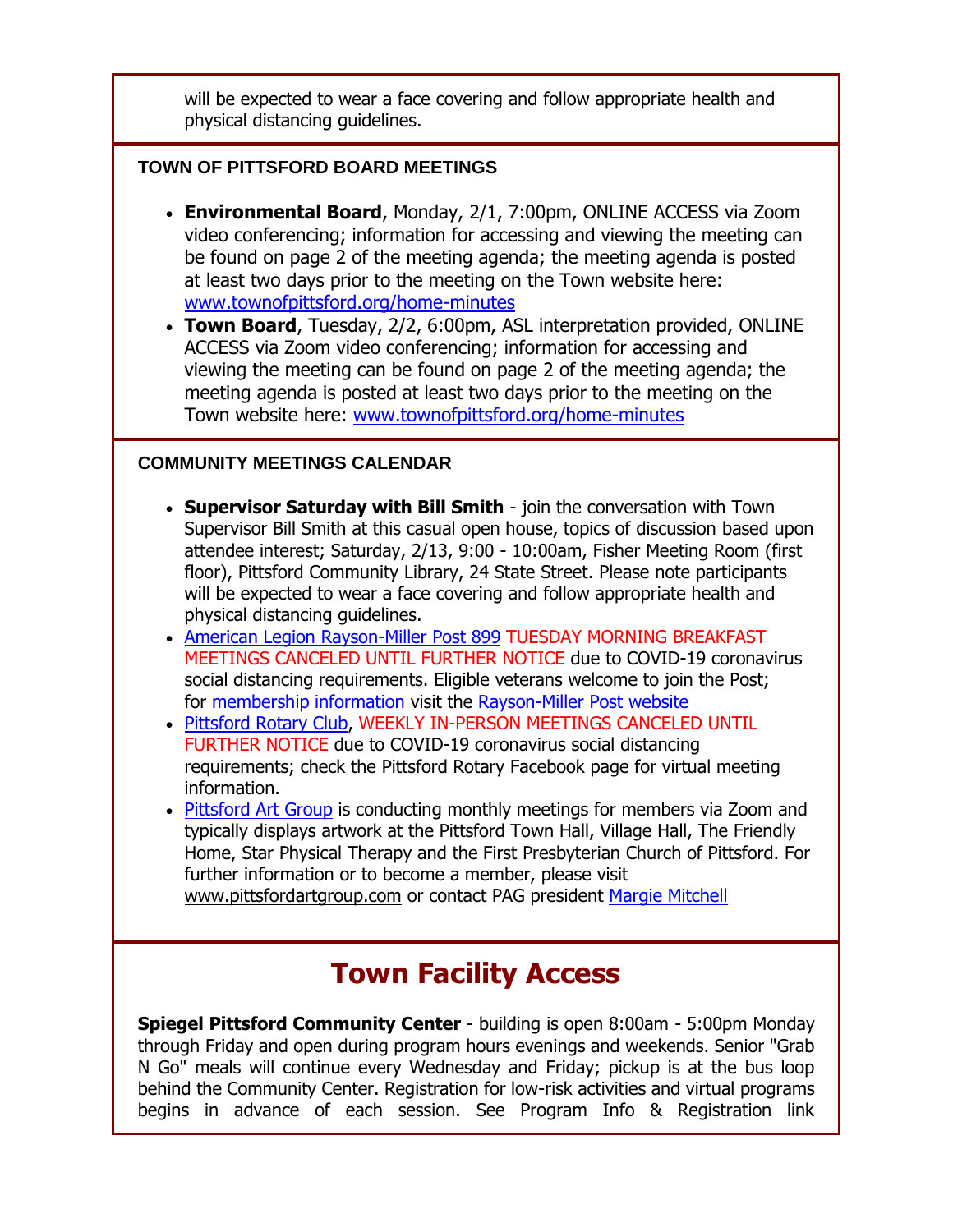at [www.townofpittsford.org/home-recreation.](http://r20.rs6.net/tn.jsp?f=001xsnCz-yFKusJR09aC2vtQSyNjdJQlCzg04sNNibsGzBOoadihDLLUPuiMs_jJJr3jyBXX_tziMv_2mJHlKSHWRJgh4OFx0PFwvbBzwUZbd3zpmls_f9mxqnoqBQfvTVWk9R854FJGsScO9qxwWMHhnAcVpBuzEKT8u8AZcIXximQmEokAyx2fw==&c=CBzpsg8PM0k1vNwE-vKAhZX5cgrrFRldkL38_We9tUABZOZvT6c42w==&ch=umqMH7X9GlveJr_i5AZq94dnsthTbh1x8iPTDkSQHy0lt4XLVxUbIQ==) Programs will continue to open as we receive further guidance.

**Pittsford Community Library** - the Library is now open for limited hours and services; enter from the parking lot entrance. The Library also has many online resources, programs and activities for all ages to enjoy. For current Library hours, services, resources, and other updates, visit the Library's update page at [www.bit.ly/pclupdates.](http://r20.rs6.net/tn.jsp?f=001xsnCz-yFKusJR09aC2vtQSyNjdJQlCzg04sNNibsGzBOoadihDLLUD2CuPQqbAW1KQVlpc7GKHm-war32SnExEopS45gVs6wS3vB9R0BLHDkOWezb2suaUDjM6L8Bhx0IOH47BkSDA2wUO5rK5sPtg==&c=CBzpsg8PM0k1vNwE-vKAhZX5cgrrFRldkL38_We9tUABZOZvT6c42w==&ch=umqMH7X9GlveJr_i5AZq94dnsthTbh1x8iPTDkSQHy0lt4XLVxUbIQ==) For virtual children's programming check the Library's Facebook page [www.facebook.com/PittsfordLibrary/.](http://r20.rs6.net/tn.jsp?f=001xsnCz-yFKusJR09aC2vtQSyNjdJQlCzg04sNNibsGzBOoadihDLLUPdTREz5G0YTQfX0oSqrnJVVwumkO_Zsbegsia0iV4Ms0aANKb7eQTXzDpkRKOw1Gcj0FHALMJ04U9qg45dcI-5MRVvSnwE2Q6jriQNVe355uyYYblQ87oo=&c=CBzpsg8PM0k1vNwE-vKAhZX5cgrrFRldkL38_We9tUABZOZvT6c42w==&ch=umqMH7X9GlveJr_i5AZq94dnsthTbh1x8iPTDkSQHy0lt4XLVxUbIQ==) The Book Drop return area is open; please only deposit returned books; for information on book sale donations visit [www.pittsfordlibraryfriends.com.](http://r20.rs6.net/tn.jsp?f=001xsnCz-yFKusJR09aC2vtQSyNjdJQlCzg04sNNibsGzBOoadihDLLULx0bZxGnC7ElT7AVLYx4GqmQiJyYMQad4YVOExaw8XT27Oar0y6T3GpQREcvpTnr5wTauWYNXUNfRJJl1elkfUx3ng5hR4DGAGyvp_2wO7HJEncPCMRCkM=&c=CBzpsg8PM0k1vNwE-vKAhZX5cgrrFRldkL38_We9tUABZOZvT6c42w==&ch=umqMH7X9GlveJr_i5AZq94dnsthTbh1x8iPTDkSQHy0lt4XLVxUbIQ==) Regular due dates for all materials have resumed; check your receipt or your Library account for exact due dates. Low contact pickup of Library materials is available for Monroe County Library System cardholders.

**Town Hall** is open to residents by appointment only; in-person meetings will be limited and allowed only when absolutely necessary. Calls should be made to the department related to the inquiry. Town Hall remains staffed to handle business online and by mail, phone, email and the "drop slot" to the right of the front door and at the back door of Town Hall.

**Town Clerk:** All services of the Town Clerk are available online, by mail, phone and email. If necessary, an appointment can be arranged. Contact at 248-6210 or [ldillon@townofpittsford.org,](mailto:ldillon@townofpittsford.org) mail materials to Pittsford Town Clerk's Office, 11 South Main Street, Pittsford NY 14534. Services info at [www.townofpittsford.org/home-clerk.](http://r20.rs6.net/tn.jsp?f=001xsnCz-yFKusJR09aC2vtQSyNjdJQlCzg04sNNibsGzBOoadihDLLUN1bpx7v_cFlQN0mKdvh0s9DWAX4_zmfDy5ObhQov05WAPuqiBbrofcwKiKv8_euUBTU1GiNaWT2Ux2n70wKNWoV09KjNMZ0mVnV3E6d8UdwWWw5l90m3R8=&c=CBzpsg8PM0k1vNwE-vKAhZX5cgrrFRldkL38_We9tUABZOZvT6c42w==&ch=umqMH7X9GlveJr_i5AZq94dnsthTbh1x8iPTDkSQHy0lt4XLVxUbIQ==)

**Town Court:** Pittsford Town Court sessions are being scheduled on a limited basis. Town Court staff are available via phone and email Monday - Friday from 9:00am 5:00pm; call (585) 248-6238 or email at [pdromgoole@townofpittsford.org.](mailto:pdromgoole@townofpittsford.org) Visitors must follow appropriate health safety and social distancing requirements for Court appearances and Court Office visits.

**All Town Playgrounds:** residents may use Town playgrounds at their own risk, as it is not possible for the Town to keep equipment appropriately sanitized after every use. Those using Town playgrounds are expected to observe COVID-19 social distancing and hygiene protocols.

**All Town Parks:** Farm View Park and Hopkins Park are closed as of November 2020 and will remain closed through the spring of 2021. All other Town parks remain open; all courts are open, all athletic fields are open to groups of 25 individuals or less, and all trails and walkways are accessible. Those using Town parks are expected to observe COVID-19 social distancing and hygiene protocols.

**Thornell Farm Park:** the park is open and per State requirements, all grass and turf sports fields are open to group activities of 25 individuals or less; the tennis courts, trails, walkways and the playground are open to residents. COVID-19 social distancing and hygiene protocols are required.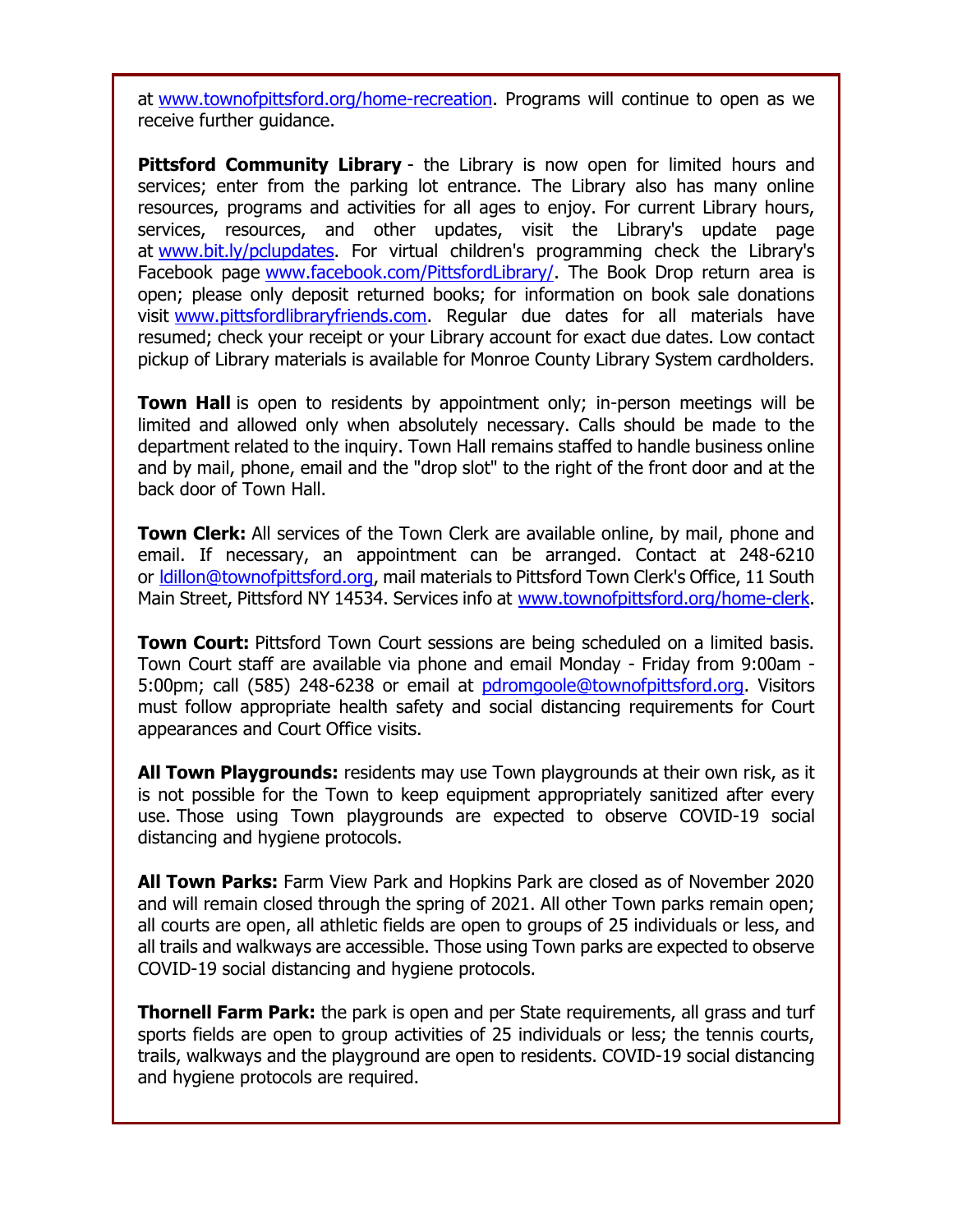**King's Bend Park Lodges:** the lodges are open for reservations; per State and Federal governments all COVID-19 safety guidelines must be followed while at the lodges. Lodge capacities will adhere to New York State COVID-19 guidelines. Please note COVID-19 social distancing and hygiene protocols are required.

**The Mile Post School:** the building is closed to the public until further notice, as the site is being used as a Public Works crew operation center.

**Building Department:** As of May 15, 2020 the Governor has begun the phased reopening of New York State. The Town of Pittsford and the surrounding Finger Lakes region have met the criteria set by the Governor to reopen. Construction is included in Phase 1 of the reopening plan. As construction moves forward, all COVID-19 safety guidelines set by the State and Federal governments must be followed while on the job site. To protect the community and limit the spread of COVID-19, the Town of Pittsford has altered accordingly its inspection and permitting procedures. See the Town of Pittsford COVID-19 Building Inspection Procedures for details; additional information can be found here: New York State Construction Guidelines. For more information contact Town of Pittsford Building Inspector Mark Lenzi at [mlenzi@townofpittsford.org](mailto:mlenzi@townofpittsford.org?subject=COVID-19%20Construciton%20Information) or call the Town Building Department at 585-248-6265.

**Town Public Works** - Highway, Sewer and Parks Departments: All operations continue. Crews in these departments are following hygiene and social distancing protocols in light of the COVID-19 threat.

#### **Monroe County Services at Town facilities:**

The County has suspended until further notice Passport Services at Town Hall and Mobile DMV service at Pittsford Town Court. Find updated information for Monroe County DMV here [https://www2.monroecounty.gov/clerk-COVID-19.](http://r20.rs6.net/tn.jsp?f=001xsnCz-yFKusJR09aC2vtQSyNjdJQlCzg04sNNibsGzBOoadihDLLUHn-dIk55agVF64dI0V-Fl-hVK1AttCkzjXWdtdjDBdLExCYTNV4Zx1amyY8bgykJBu5MoRncxBXdppUzxYo94YtcqODYyN9zrxhtuvAPQQ9O2-Fncle-DI=&c=CBzpsg8PM0k1vNwE-vKAhZX5cgrrFRldkL38_We9tUABZOZvT6c42w==&ch=umqMH7X9GlveJr_i5AZq94dnsthTbh1x8iPTDkSQHy0lt4XLVxUbIQ==)

Further information and updates can be found at [www.townofpittsford.org/covid-](http://r20.rs6.net/tn.jsp?f=001xsnCz-yFKusJR09aC2vtQSyNjdJQlCzg04sNNibsGzBOoadihDLLUDtAlull7wwTvnGgbnBmFDyP-8V_Yq5NSgnnHAfgg1sGb7u3-M292j2578L_JVxbQQEXQVDdxFVey-lhq8AGHeg5JO5J40UvIgYx0Vhp4xU-7NKX7gd-te0=&c=CBzpsg8PM0k1vNwE-vKAhZX5cgrrFRldkL38_We9tUABZOZvT6c42w==&ch=umqMH7X9GlveJr_i5AZq94dnsthTbh1x8iPTDkSQHy0lt4XLVxUbIQ==)[19info.](http://r20.rs6.net/tn.jsp?f=001xsnCz-yFKusJR09aC2vtQSyNjdJQlCzg04sNNibsGzBOoadihDLLUDtAlull7wwTvnGgbnBmFDyP-8V_Yq5NSgnnHAfgg1sGb7u3-M292j2578L_JVxbQQEXQVDdxFVey-lhq8AGHeg5JO5J40UvIgYx0Vhp4xU-7NKX7gd-te0=&c=CBzpsg8PM0k1vNwE-vKAhZX5cgrrFRldkL38_We9tUABZOZvT6c42w==&ch=umqMH7X9GlveJr_i5AZq94dnsthTbh1x8iPTDkSQHy0lt4XLVxUbIQ==)

# **COVID-19 Coronavirus Information Links**

Further Town of Pittsford COVID-19 coronavirus information and updates can be found at [www.townofpittsford.org/covid-19info.](http://r20.rs6.net/tn.jsp?f=001xsnCz-yFKusJR09aC2vtQSyNjdJQlCzg04sNNibsGzBOoadihDLLUDtAlull7wwTvnGgbnBmFDyP-8V_Yq5NSgnnHAfgg1sGb7u3-M292j2578L_JVxbQQEXQVDdxFVey-lhq8AGHeg5JO5J40UvIgYx0Vhp4xU-7NKX7gd-te0=&c=CBzpsg8PM0k1vNwE-vKAhZX5cgrrFRldkL38_We9tUABZOZvT6c42w==&ch=umqMH7X9GlveJr_i5AZq94dnsthTbh1x8iPTDkSQHy0lt4XLVxUbIQ==)

[Pittsford Central School District COVID-19 Coronavirus Updates](http://r20.rs6.net/tn.jsp?f=001xsnCz-yFKusJR09aC2vtQSyNjdJQlCzg04sNNibsGzBOoadihDLLUPdTREz5G0YTR2wGCvTlcoD1hkoeQqSGdWU1c6CRvyanGSmrbQXK7smiOgcvhKrEvQVdsD5W-qU1j6MDRKHckEKhnVquILknXmehKW4O7OKL7qvqrNjXNxOTvRO0pivRyg==&c=CBzpsg8PM0k1vNwE-vKAhZX5cgrrFRldkL38_We9tUABZOZvT6c42w==&ch=umqMH7X9GlveJr_i5AZq94dnsthTbh1x8iPTDkSQHy0lt4XLVxUbIQ==)

You can find information on COVID-19 coronavirus at the County Health Department's website: [https://www2.monroecounty.gov/health-index.php.](http://r20.rs6.net/tn.jsp?f=001xsnCz-yFKusJR09aC2vtQSyNjdJQlCzg04sNNibsGzBOoadihDLLUHSxrtuUF53pcJ-Bieu1Ice0nXwP09Dfr1EjqEIr3ggIVvIItPmg9_MpZQ87ijkg2vS45pRbp15LjC7AtNxiWs-JBtNsTFCWZ7tmc2Qgc6B1xZX533Nl9BBMCSoM_pw8bA==&c=CBzpsg8PM0k1vNwE-vKAhZX5cgrrFRldkL38_We9tUABZOZvT6c42w==&ch=umqMH7X9GlveJr_i5AZq94dnsthTbh1x8iPTDkSQHy0lt4XLVxUbIQ==)

Additional information about business closure requirements throughout Monroe County can be found on the County's Website: [www.monroecounty.gov](http://r20.rs6.net/tn.jsp?f=001xsnCz-yFKusJR09aC2vtQSyNjdJQlCzg04sNNibsGzBOoadihDLLUDqx1f3OrZOERvPwtZNw4hx3U6tRSpfn_GMQPEJ7yZM7iZDmcuC6haTuv7SUYa0PK8xlXFzpHwjcOVcLCjEX2VIpJYAlA8Nh2w==&c=CBzpsg8PM0k1vNwE-vKAhZX5cgrrFRldkL38_We9tUABZOZvT6c42w==&ch=umqMH7X9GlveJr_i5AZq94dnsthTbh1x8iPTDkSQHy0lt4XLVxUbIQ==)

The CDC also has information on its website at [https://www.cdc.gov/coronavirus/2019-ncov/about/share-facts-stop-fear.html.](http://r20.rs6.net/tn.jsp?f=001xsnCz-yFKusJR09aC2vtQSyNjdJQlCzg04sNNibsGzBOoadihDLLUHSxrtuUF53pjmQP8u-BL3jZ5vlNL8UqusKjxCu8_xA-d6XKEgvtHL5ghFP-8CHMGCenBF7Aj3A6McOrv2lVasWJgS4TCduGdrzVIQUjgDs90CYdaMWnTLVr6OzPFvct7tlB7UBvW0uq0W1TZJZ3AjV5uNs3ZGHE_U-p-VwV4ORz&c=CBzpsg8PM0k1vNwE-vKAhZX5cgrrFRldkL38_We9tUABZOZvT6c42w==&ch=umqMH7X9GlveJr_i5AZq94dnsthTbh1x8iPTDkSQHy0lt4XLVxUbIQ==)